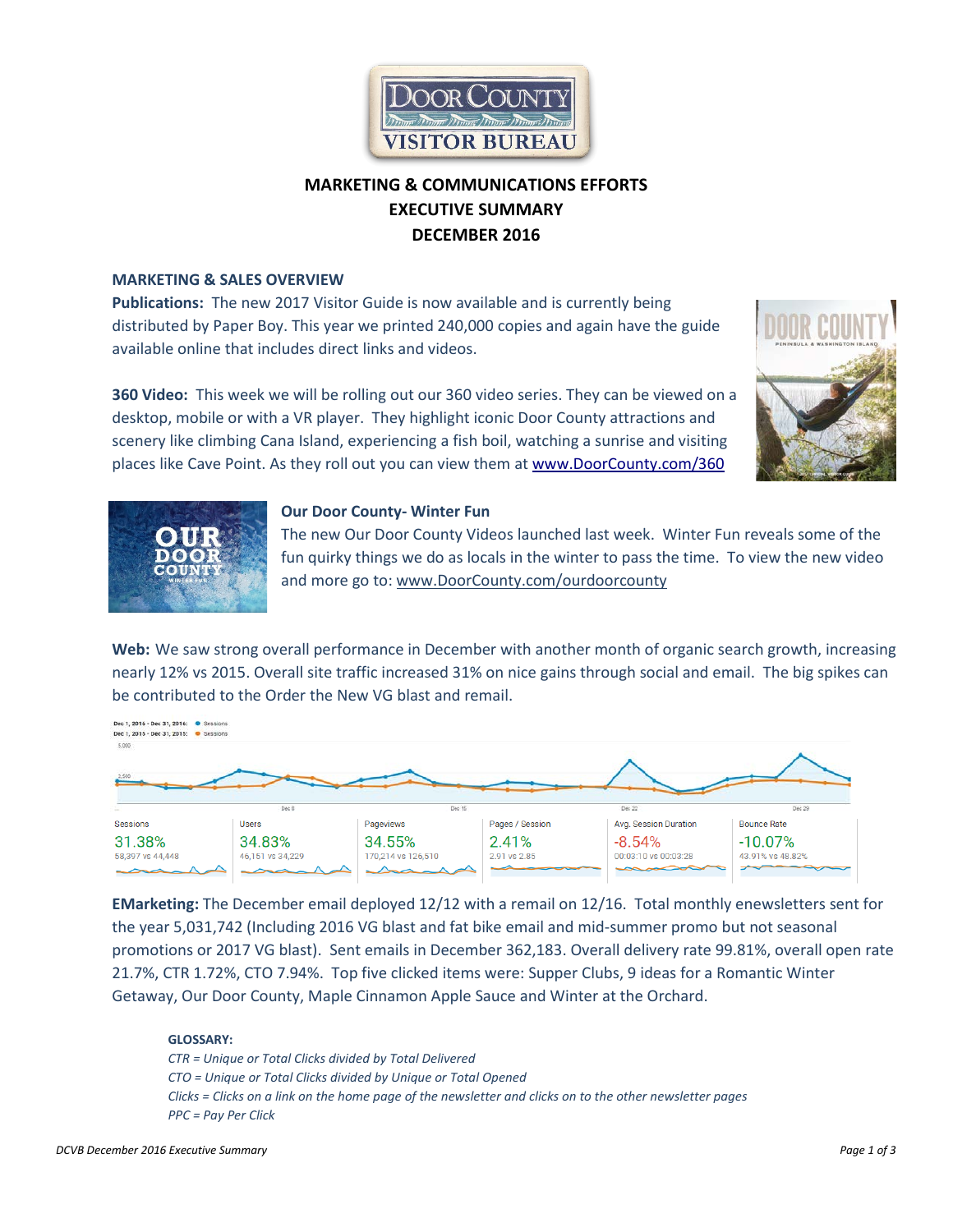**Groups Sales:** In December, we worked with 3 general group tours, 1 senior center group and sent an eNewsletter to 100 tour operators (Featuring Our Door County – Winter in Door) and another holiday eCard to 127 tour operators.

**Meeting/Event Sales:** We received 3 RFPs for annual meetings and 3 Wedding inquiries and conducted 1 hotel search .

**Social:** Facebook is up to 87,199 follower's vs 72,156 followers in December of 2015. December friend impressions referring to our page was 1,228,910. Facebook Video views reaching over 24k with the most coming from the sunset shot NYE and the Cinnamon Apple Savor Recipe. Twitter currently has 5,136 followers that brought us 2.88 million impressions. Instagram has grown to 18,770 follower's vs 5,518 the same time last year.

**Media:** Between our digital ads, out of home, print, and social we garnered 599,977 impressions in December. This includes social media ads, Beloit Visitor Center recharge stations and WI Tourism & Travel Guide.

**PPC:** For December, Paid Search efforts through AdWords delivered 477 Web Visitors through 3,999 Impressions for a Web Visitor Rate of 11.93% with 1,421 Engagements for an Engagement Rate of 36%. Of the Paid Web Visitors, 390 (82%) came from Lodging related terms.

### **OTHER MEASUREMENTS**

**Visitor Guide:** The 2017 Visitor Guide is now being distributed and we are hearing great things about it. Hard copy visitor guide requests and online visitor guide visits (combined total) for December 2016 were 1,427 (402 hard copy & 1,025 online) vs 840 in December of last year. Hard copy Winter Guide visits were 303 and online winter guide visits were 1,368.

# **COMMUNICATIONS & PUBLIC RELATIONS**

- 52 articles were reported from our media marketing program efforts in December and reached a total of 134,684,186 readers/listeners/viewers. A few highlights of media outlets that ran Door County stories included Experience Wisconsin, Yahoo News online, Midwest Living, Dallas Morning News online, Road and Track online, Travel + Leisure online, The Oklahoman newspaper, Parade online and Go Escape Magazine. View all articles from the program via our Google Drive folder at **<http://tinyurl.com/l6ym2mc>**.
- Since our media marketing program began, the program has generated \$16,693,473 worth of earned media coverage for Door County, including \$282,954 in December.
- The return on investment for our media marketing program to date is 916%. For every dollar we've spent, we've gotten back \$9.16 worth of media coverage measured in terms of ad value equivalency.
- We have seven group editorial press trips scheduled with Geiger & Associates in 2017 including a Winter themed trip January 26-29, Spring themed trip May 18-21, Islands of Door County themed trip June 5-8, Summer themed trip June 19-23, Silent Sports/Health & Wellness themed trip August 22-25, Food & Wine themed trip September 14-17 and a Fall themed trip October 9-12. Our goal in 2017 is to welcome a minimum of 70 journalists to Door County as part of our media marketing program efforts.
- DCVB media assistance was provided to 14 journalists/media outlets in December by providing images, information, on-air/on-camera interviews and/or support for Door County based articles and stories. A few highlights included Parade.com, Destination Magazine, Journal & Topics newspapers, Lakeland Boating Magazine, Wisconsin Meetings